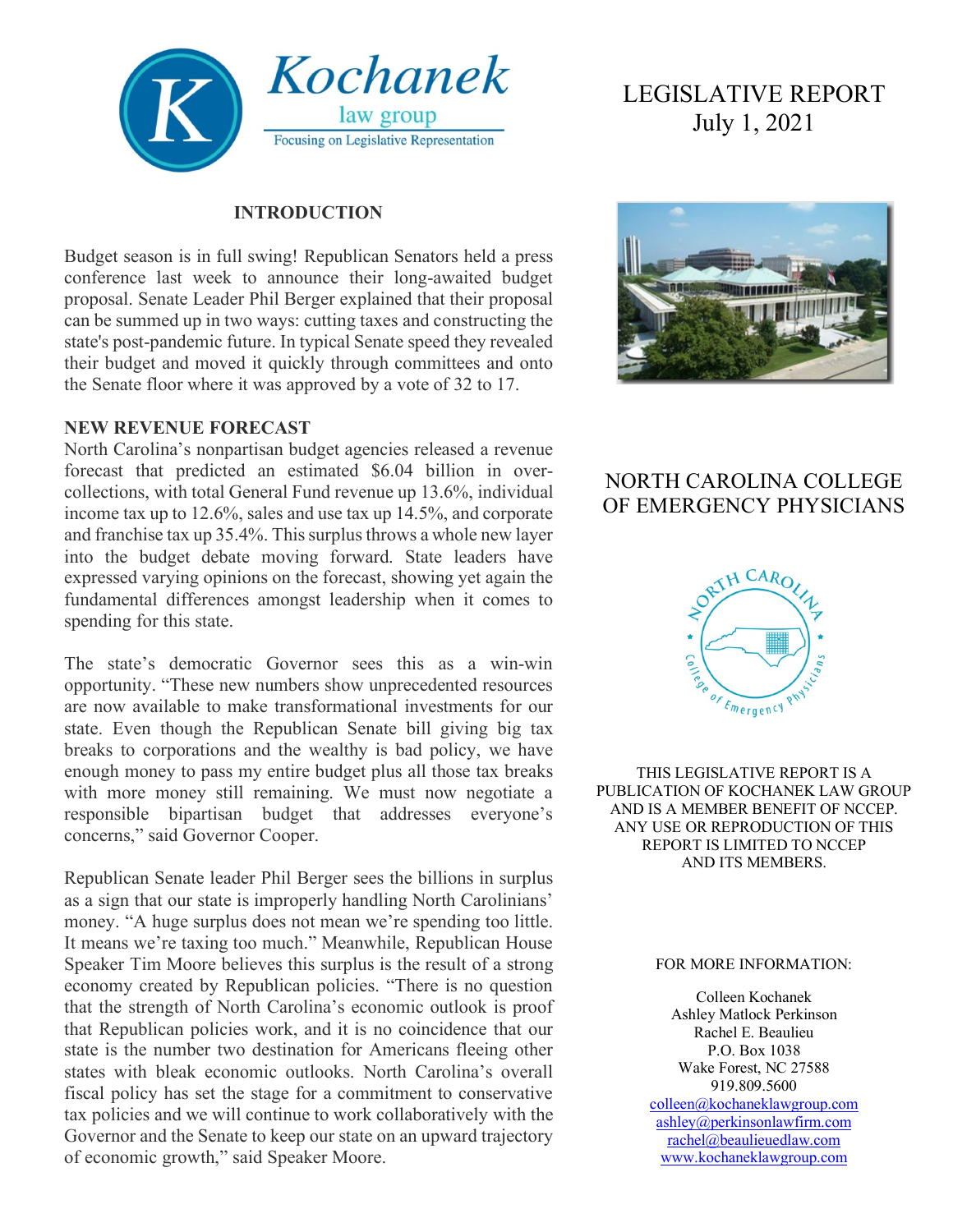#### **HOUSE ENERGY CHAIRS UNVEIL MAJOR ENERGY BILL**

After many months of closed-door meetings between various energy-related stakeholders, such as Duke Energy, representatives of the renewable energy industry, major electricity customers, and House Republicans, a nearly 50-page bill has been introduced. This bill would set the energy policy future of the state for nearly the next decade. Among other things, this bill would significantly increase solar energy generation, include heavily sought-after regulatory changes for Duke Energy, move forward on re-licensing nuclear plants, retire five coal plants early, and would cut greenhouse gas emissions from power plants by 61% by 2030. This is just 9% shy of Gov. Cooper's energy plan, which called for a 70% cut.

Prior to its first hearing, Gov. Cooper already expressed his concerns with this bill. Gov. Cooper said the bill would "cost ratepayers too much, fall short of clean energy goals, hamper job recruitment and weaken the Utilities Commission, which exists to provide accountability for utility companies." He went on to say that "it takes some steps toward more renewable energy but not nearly enough, and it's clear they need to go back to the drawing board and negotiate with a broader spectrum of stakeholders in order to get a better plan." Various environmental advocates believe the bill relies too heavily on natural gas moving forward, and manufacturing groups have serious concerns about the cost of implementation of this new energy policy.

The bill was presented by Energy Chairmen, Rep. Arp and Rep. Szoka. Both expressed a willingness to listen to concerns and to make some adjustments to the bill if necessary. The bill is currently supported by Duke Energy, electric co-ops, and the North Carolina Chamber. Given the sheer size of this bill and its dense regulatory jargon, Energy committee members requested a slower approach on the bill in order to fully understand its consequences prior to a vote in the committee.

### **DEMOCRATS STICK TOGETHER ON REPUBLICAN-LED ELECTIONS BILLS**

As mentioned in previous updates, Senate Republicans have been moving several elections bills through committee which reached a floor vote last week. Senate Bill 326, Election Day Integrity Act, Senate Bill 724, Expand Access to Voter ID & Voting, and Senate Bill 725, Prohibit Private Money in Elections Administration, were all passed on a 28-21 party-line vote.

While a couple Senate Democrats questioned Republican bill sponsors' motives behind the Election Day Integrity Act and if it originated from their belief that there was widespread voter fraud in the past election, Republican Sen. Warren Daniel maintained that the bill was based off of best practices and was geared towards setting the record straight with the State Board of Elections and Attorney General that settlements like the one they entered into before the past election cannot happen in the future. Senate Democrats argued that these bills would result in bipartisan disenfranchisement, and that throwing out valid absentee ballots by this new Election Day deadline is the opposite of election integrity. The bills are now headed over to the House.

### **BUDGET**

Here are some of the highlights of the Senate Budget, Senate Bill 105, The 2021 Appropriations Act:

Tax cuts. The budget would decrease the personal income tax rate from 5.25 percent to 3.99 percent by 2026.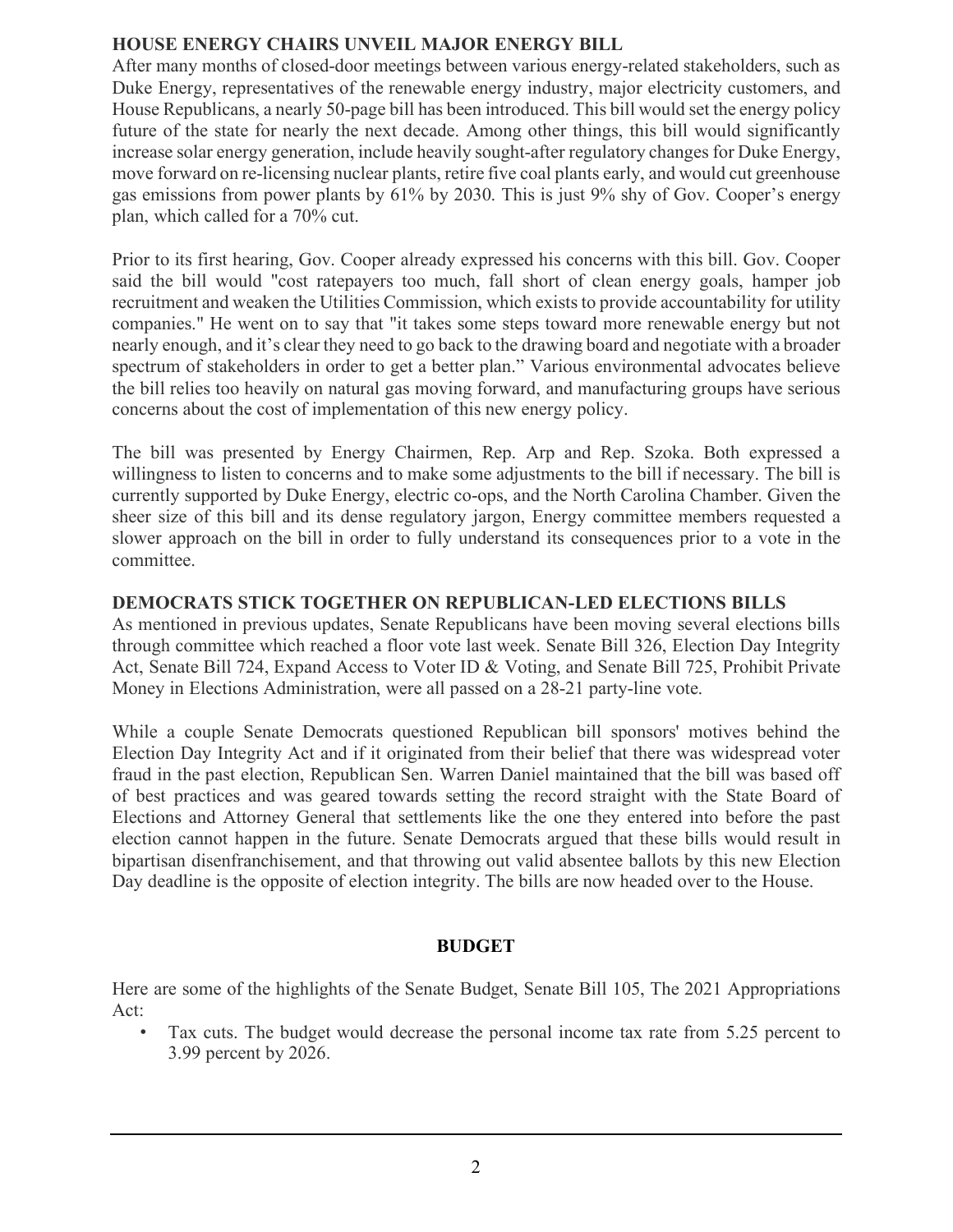- Pay raises for state employees. There would be a 1.5% raise for state employees, including teachers, for both years of the budget. There are also \$1,000 - \$1,500 bonuses for all state employees coming from Federal funds.
- Funds for infrastructure projects. The bill would provide \$1.2 billion towards road resurfacing, \$680 million for bridges, and \$727 million for rural broadband.
- Funds for testing the state's backlog of rape kits. The bill would provide \$10 million to test the remaining rape kits from the state's backlog.
- Funds for direct care workers. This bill allocates \$17.5 million to increase the pay for those working in direct care facilities.
- Senate leader Phil Berger acknowledged that this was just the starting point for the budget, and not the budget bill that will reach Gov. Cooper's desk. We'll soon see the House's proposal, then the chambers will negotiate between themselves and with the Governor's office.

Possibly the most important part of the health provisions of the Senate's version of the budget is what is not included. Once again, Medicaid expansion, a top priority for Governor Cooper, is not included in the budget. This policy disagreement fractured the budget process in 2019 and could lead to a veto again this biennium. Other key provisions of the budget:

- Extends Medicaid benefits for low-income pregnant women from the current 60-days after birth to a year after birth. (a small Medicaid Expansion)
- Includes language from SB 505, the Senate's balanced billing bill. This budget provision focuses on notice requirements for out-of-network care and is opposed by the **North Carolina College of Emergency Physicians.**
- Provides necessary funding for the implementation of Medicaid Transformation.
- Provides \$30 million to the North Carolina Policy Collaboratory for COVID research grants, including up to \$18 million to the Rapidly Emerging Antiviral Drug Development Initiative at the University of North Carolina at Chapel Hill.
- Appropriates \$5.9 million over the biennium to the residency program at the East Carolina University Brody School of Medicine.
- Appropriates \$7 million to Wake Forest Institute for Regenerative Medicine for a research project to accelerate the development of treatment to harmful chemical and biological agents.
- Provides \$10 million in nonrecurring funds in both years of the biennium for competitive grants to support students in crisis, school safety training, and safety equipment in schools.
- Creates a private database to track officers involved in use-of-force incidents that result in serious injury or death and two public databases to track discipline and decertification records.
- Provides \$10 million to test rape kits to address the rape kit backlog.

### **BILL UPDATES**

HOUSE BILL 96, Allow Pharmacists to Admin. Injectable Drugs, was heard in the Senate Health Care Committee, where a new version was approved. The latest version of the bill would:

• allow immunizing pharmacists to administer vaccinations approved by the FDA in accordance with the protocols established by the Advisory Committee on Immunization Practices to those at least six years old following a prescription initiated by a provider following a physical exam of the patient;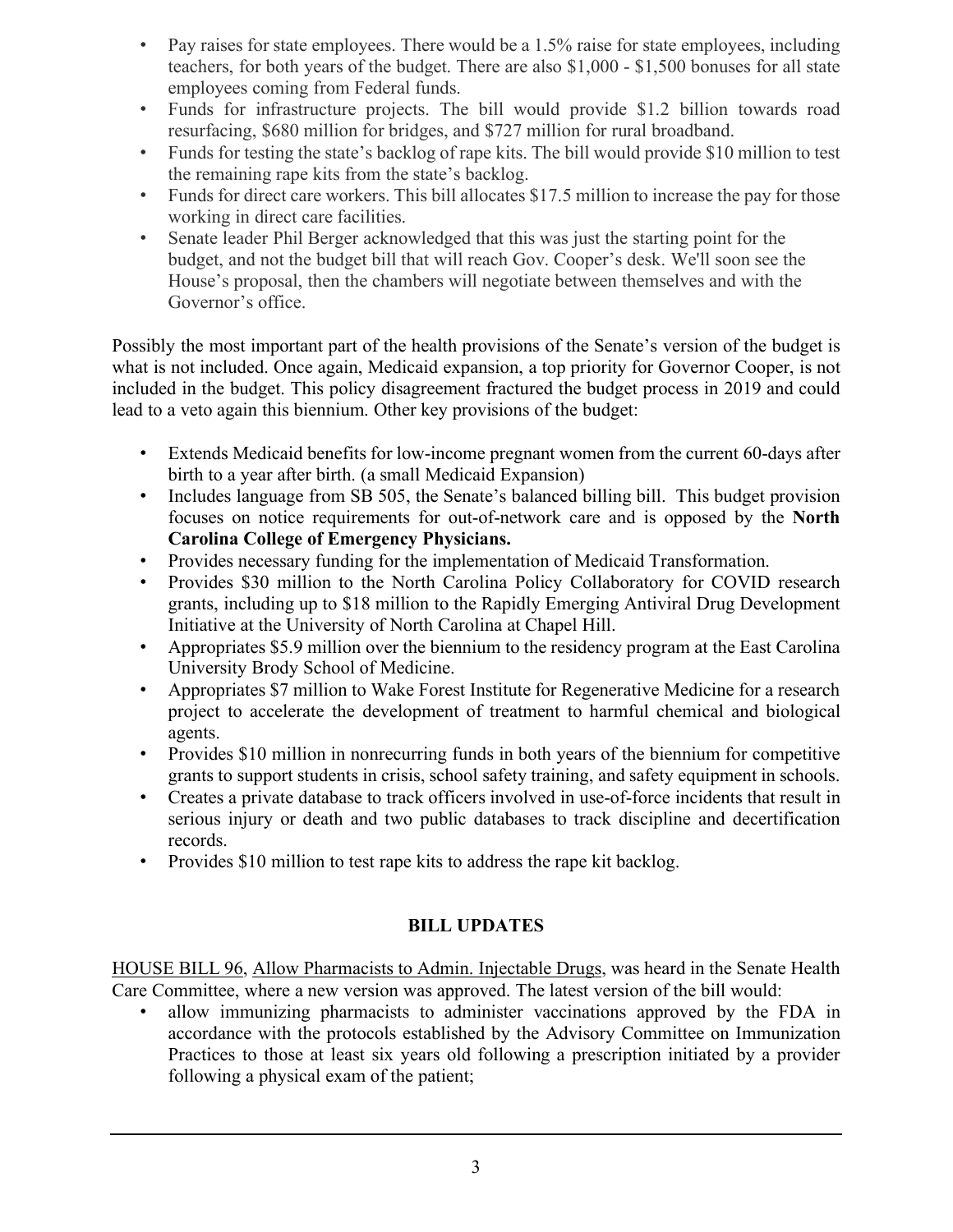- list five categories of medications an immunizing pharmacist can order, dispense, deliver, or administer, including FDA-approved nicotine replacement therapy, self-administered or transdermal contraceptives, and post-exposure prophylaxis medications for the prevention of HIV;
- establish requirements for immunizing pharmacists who order, dispense, deliver, or administer the medications listed, including maintaining a record of medication administered to the patient; notifying any PCP identified by the patient within 72 hours after administration, or if none identified, furnishing information regarding PCPs; furnishing patient records to the patient upon request; furnishing patient records to the PCP identified by the patient upon request by the PCP; and counseling the patient about preventative care if hormonal contraceptives were administered or dispensed;
- condition the authority of the immunizing pharmacist to order, dispense, deliver, or administer the medications listed on rules to be jointly developed by the NC Medical Board and the NC Board of Pharmacy;
- allow an immunizing pharmacist to administer to a patient any prescribed, selfadministered injectable medication;
- allow immunizing pharmacists to administer long-acting injectable medications, specifically including testosterone injections and vitamin B12, to persons 18 or older pursuant to a specific prescription order initiated by a prescriber following an exam of the patient that conforms to the standards of acceptable and prevailing medical practice;
- require immunizing pharmacists administering such long-acting injectable medications to notify the prescriber if the medication was not administered to the patient within 72 hours of receipt of the prescription;
- allow immunizing pharmacists, and pharmacy interns and pharmacy technicians under the supervision of an immunizing pharmacist if related continuing pharmacy education requirements are met, to administer the flu vaccine, FDA-approved COVID-19 vaccines, and COVID-19 vaccines authorized under an emergency use authorization by the FDA to persons 10 or older;
- allow immunizing pharmacists to administer the flu vaccine, FDA-approved COVID-19 vaccines, and COVID-19 vaccines authorized under an emergency use authorization by the FDA to persons 6 or older pursuant to a specific prescription initiated by a prescriber following a physical exam of the patient;
- direct the joint subcommittee of the NC Medical Board and the NC Board of Pharmacy to develop statewide written protocols and amend existing rules and protocols to encompass the new authorized treatments and practices for immunizing pharmacists;
- direct the Boards' joint subcommittee to adopt rules to govern the administration of vaccines by pharmacy technicians;
- direct the State Health Director to issue a standing order authorizing immunizing pharmacists to dispense, deliver, and administer medication as described in the bill, which would remain in effect until the later of the development of the statewide protocols or January 1, 2023.

#### **The bill was approved by the Senate Health Care Committee and will next be considered by the Senate Committee on Commerce and Insurance.**

HOUSE BILL 181, Wildlife Resources Comm'n. Amendments, was amended on the House floor to extend eligibility for reduced price lifetime hunting and fishing licenses to rescue squads and EMS. Specifically, the bill would allow those who volunteer as members of a rescue squad or emergency medical services squad for five consecutive fiscal years to be eligible for an adult resident lifetime hunting and fishing license at 50% of the applicable license fee amount. **The bill**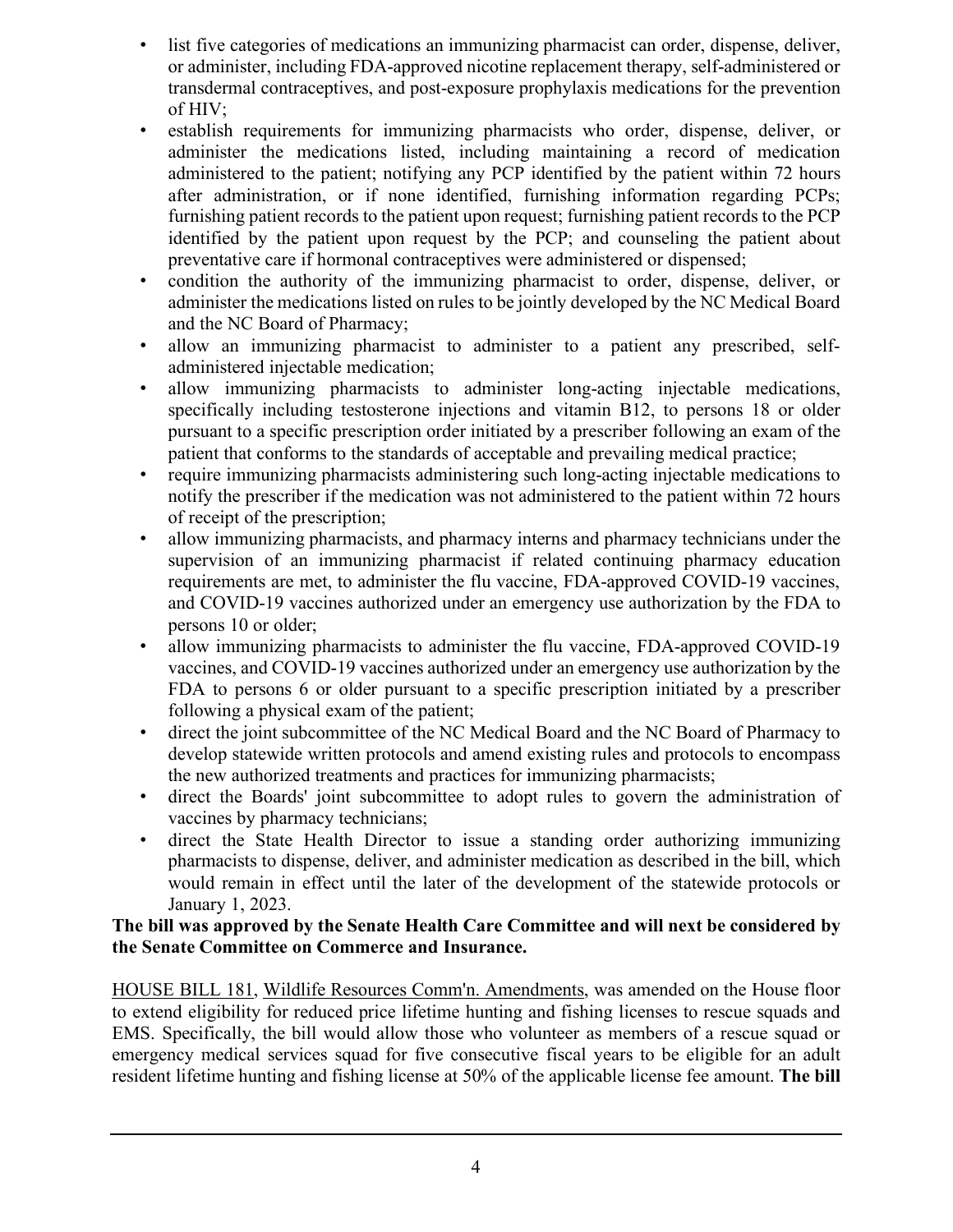#### **was approved by the House and will next be considered by the Committee on Rules and Operations of the Senate.**

HOUSE BILL 453, Human Life Nondiscrimination Act/No Eugenics, was vetoed by Governor Cooper on June 25. HB 453 would prohibit a person from intentionally or knowingly performing, inducing or attempting to perform an abortion if the abortion is being sought because of the actual or presumed race or sex of the unborn child or because of the presence of Downs Syndrome.

SENATE BILL 173, Free the Smiles Act. The provisions of this bill were removed in the House Education K-12 Committee and replaced with new provisions that would: (1) grant the governing board of any public school unit or any nonpublic school the exclusive authority to determine the use of face coverings, and any appropriate exceptions to those requirements, during the instructional day on its respective campus for the 2021-22 school year; and (2) authorize the Governor to require the use of face coverings for an individual public or nonpublic school for the 2021-22 school year to reduce the transmission of an airborne communicable disease during a state of emergency, with specified reasons for the requirement stated in the executive order, but would prohibit a single executive order from including a statewide face covering requirement for public or nonpublic schools. The bill was further amended in the House Rules Committee to require a local board to vote on a policy requiring mandatory face coverings for employees and students during the instructional day that will apply in the first instructional month of the school year by August 1, 2021 and to vote at least monthly on whether such a policy adopted during the school year should be repealed or modified, regardless of whether the policy applies to the first instructional month or later, for as long as the policy remains in effect. **The bill was amended was approved by the House Rules Committee and the full House and will next be considered by the Senate Rules Committee.**

SENATE BILL 208, Labor Law Changes, was amended in the House State Government Committee to:

- amend the statute that governs payment to separated employees to specify that employees whose employment is discontinued must be paid all wages due on or before the next regular payday either through the regular pay channels or by trackable mail if requested by the employee in writing (was either through the regular pay channels or by mail if requested by the employee);
- require employers to notify employees in writing at least one pay period prior to any changes in promised wages, rather than in writing or through a posted notice at least 24 hours prior to the changes and require employers to notify employees in writing (was, orally or in writing) at the time of hiring of the promised wages and the day and place for payment; and
- amend the civil penalties for violations of employer record keeping requirements to now set the penalty at up to \$250 per employee with a maximum of \$2,000 per violation (was, per investigation).

#### **The bill as amended was approved by the House State Government and Rules Committees and the full House. The Senate will now consider the changes made to the bill by the House.**

SENATE BILL 326, Election Day Integrity Act, was amended on the Senate floor to require absentee ballots to be received by the county board of elections by 7:30 p.m. rather than by 5:00 p.m. on the day of the statewide primary or general election or county bond election. Absentee ballots not received by that specified time could be accepted if the State Board of Elections has extended the closing time of the polls for every poll in the county pursuant to state law, whereby the ballots must be received by the closing time as extended by the State Board in order to be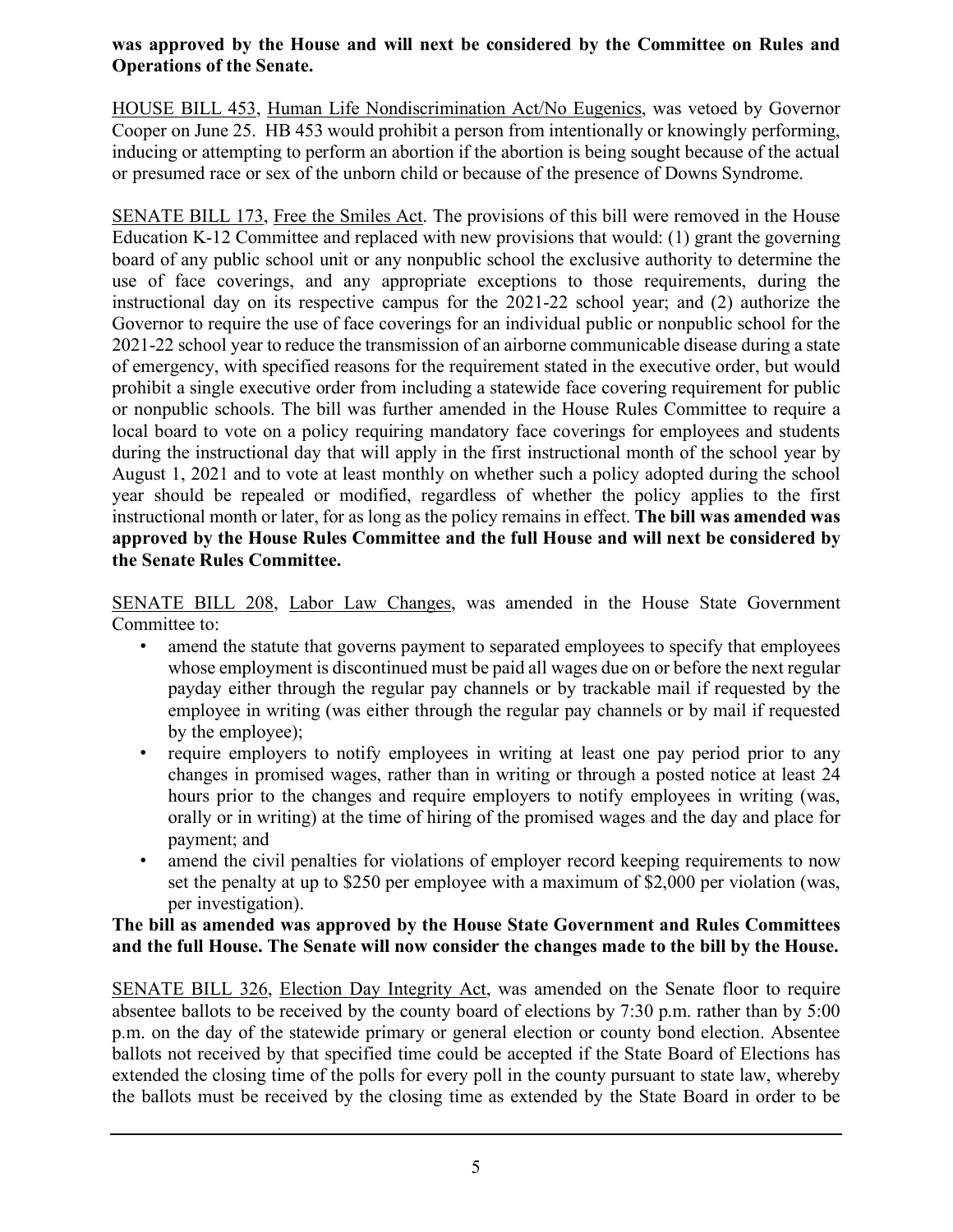counted, in lieu of being accepted only if federal law so requires. **The bill as amended was approved by the Senate and will next be considered by the House Rules Committee.**

SENATE BILL 542, SHP Combat Fraud/Property Finders Stnds, was heard in the House Committee on Pensions and Retirement, where a new version was approved. The bill would allow the State Health Plan to incentivize plan members to report fraud, waste, and abuse by providers, offering incentives of \$500 or 2% of any net recovery made by the SHP, whichever is less. Plan members would be encouraged to report violations of State or federal law, rule, or regulation; fraud; misappropriation of state resources; or gross mismanagement, a gross waste of monies, or a gross abuse of authority. **The bill was approved by the House Committee on Pensions and Retirement and will next be considered by the Committee on Rules, Calendar, and Operations of the House.**

SENATE BILL 724, Expand Access to Voter ID & Voting, was amended on the Senate floor to remove the provisions that would have allowed for online voter registration. Instead, the bill would amend provisions regarding voter registration at driver's license offices to:

- direct the State Board of Elections and the Division of Motor Vehicles to jointly develop and maintain an online voter registration system allowing applicants to complete an application to register to vote or update an existing voter registration (excluding updates to gender or ethnicity), regardless of whether the applicant is also simultaneously conducting a transaction, so long as the online system complies with form requirements set forth in state law;
- limit online registration application eligibility to individuals who are either eligible to register to vote in the state or currently registered to vote in the state, and who have been previously issued a driver's license or a special identification card for a nonoperator's license;
- make the DMV responsible for validating the applicant's identity, protecting and securing data maintained in the online system, and maintaining the security of the online system;
- provide that the State Board is responsible for forwarding the online registration applications to the appropriate county board;
- expand the Class I felony offense for willfully and knowingly and with fraudulent intent giving false information on a voter registration application completed at a driver's license office to include online applications.

#### **The bill as amended was approved by the Senate and will next be considered by the House Rules Committee.**

SENATE BILL 726, Confirm Dave Richard/Director of Health Benefits, is a joint resolution confirming the appointment of Dave Richard as Director of the Division of Health Benefits in the Department of Health and Human Services, beginning upon confirmation and ending June 30, 2025. **The Senate confirmed the appointment on June 25 and it will next be heard by the House.**

## **LEGISLATION ENACTED**

SENATE BILL 135, Improve Anatomical Gift Donation Process. This legislation requires an anatomical gift donor who originally became donor in another jurisdiction and applies for a drivers license or identification card in this State to authorize that a statement or symbol be imprinted on the donor's drivers license or identification card issued in this State in order for the anatomical gift to be valid. A statement or symbol on a drivers license or identification card issued in this State